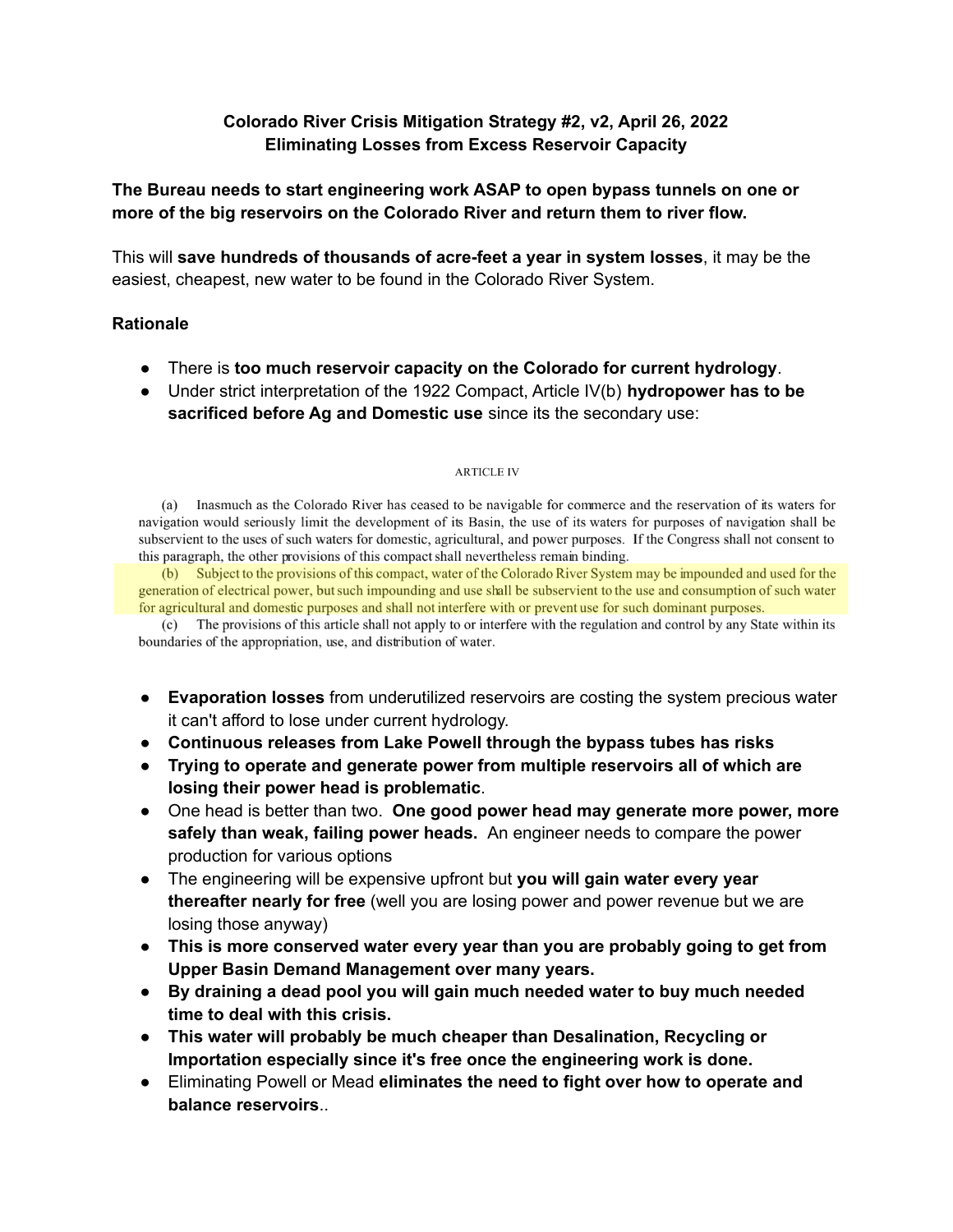### **Issues to resolve:**

- **Can a bypass tunnel be reopened in a controlled manner safely**
- **Can the dam be fitted with hydraulic gates** quickly and safely so the Bureau can regulate flow, hold small pools behind the dam as necessary or refill the reservoir if hydrology improves
- **● The ability to close and refill the retired reservoir in event of flood or a return to pluvial hydrology like the 1980's is essential.**
- **Mud on and around the inlet to the bypass tunnel may pose challenges.** Some mud is probably good to restore the health of the river, too much would be bad. Will dredging be required?
- **NEPA on this may be tough and time consuming**. NGO's probably want to get rid of a reservoir so at least some may help instead of hinder.
- **Power and power revenue from still operating hydro would need to be split between Upper and Lower Basin** so neither is wiped out and everyone would suffer the loss equally. If the improved head on the remaining reservoirs produces significantly more power that will lessen the blow.
- **The Lower Basin will need to agree to continue to take shortages and to balance their demand with inflows to protect remaining reservoirs if Lake Powell is drained into Lake Mead.** Raising the elevation in Mead will create a temptation in the Lower Basin to stop making difficult decisions(i.e. taking shortages). Remaining reservoir storage must be protected. Continuing to drain Lake Mead once Lake Powell is gone would be bad.
- **Removing Powell may adversely impact Upper Basin III(d) compliance** which needs to be understood. III(d) needs to be thrown out anyway since the Upper Basin is never going to get its III(a) entitlement. Ideally the Upper Basin will agree to a cap on use and the Lower Basin will agree to not invoke III(d). This Brent Newman memo from 2019 is already pointing in that direction:

# <https://twitter.com/edmillard/status/1492190838557974529>

# **Targets**

**Lake Mead** would probably be the biggest win, it's a big, low elevation lake in a hot region. This would solve a problem that has been unsolvable to date, getting the Lower Basin to take charges for the losses on Lake Mead… by getting rid of the losses :) The difficult to solve problem is keeping Las Vegas in water. You may need to maintain a small pool to get Water to Vegas and ensure orderly deliveries to contracts in the Lower Basin, Lake Powell is pretty far away for contract deliveries.

**Lake Powell** is probably easier than Mead, Page and some Navajo communities would need measures to secure their water supply, they are relatively small so easier to fix.

**Flaming Gorge** would probably be easier still, it's primarily for hydropower, probably not as much of a win.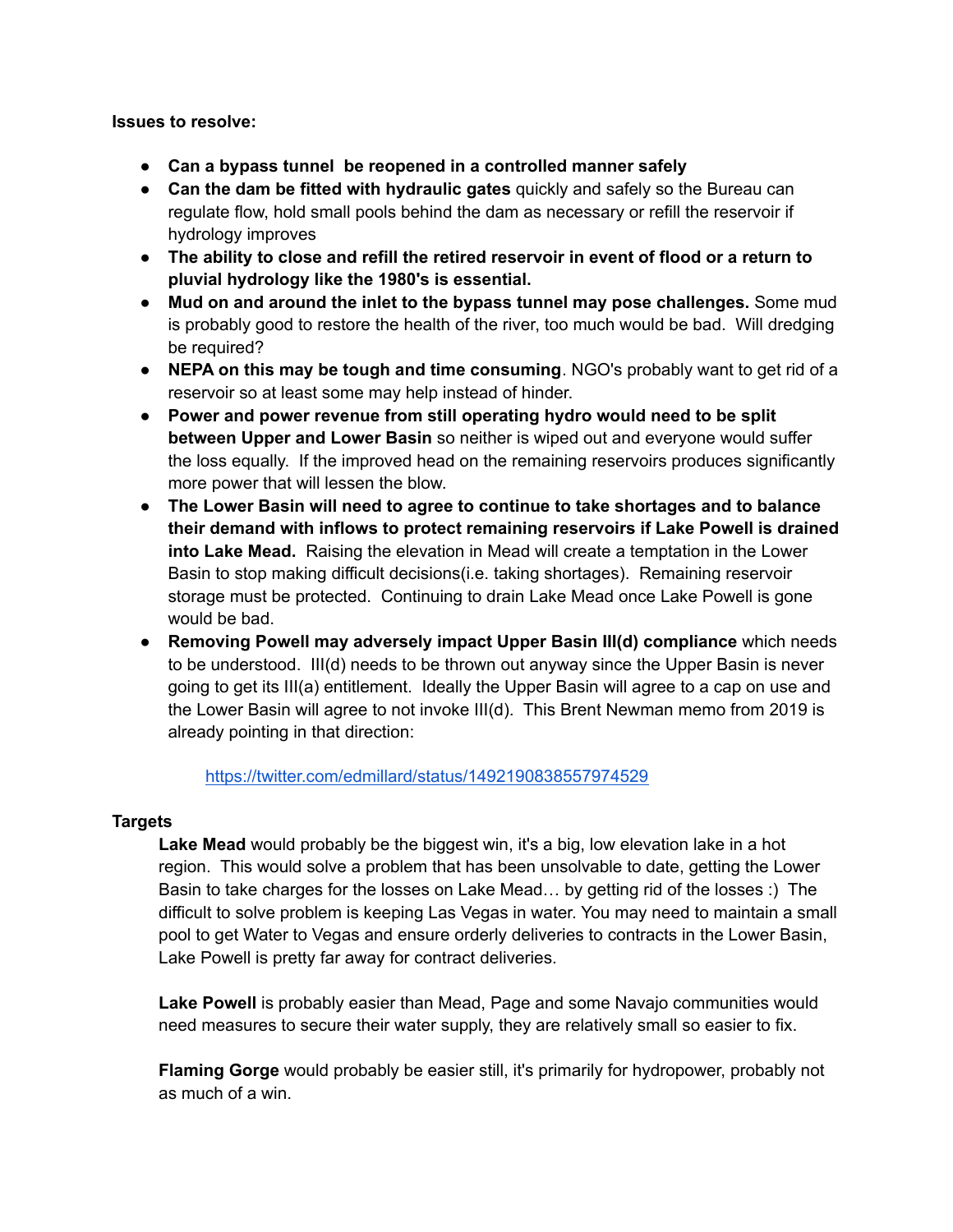# **Miscellaneous**

1. Article VIII of the compact requires only 5,000,000 acre-feet of storage for the Lower Basin, enough to store a single season's spring runoff and spread it out over the year. By developing ten times that much storage the Lower Basin was given too much latitude to overuse the available supply for too long without consequence. It also made management and balancing of the system much too complex:

> *Present perfected rights to the beneficial use of waters of the Colorado River System are unimpaired by this compact. Whenever storage capacity of 5,000,000 acre-feet shall have been provided on the main Colorado River within or for the benefit of the Lower Basin, then claims of such rights, if any, by appropriators or users of water in the Lower Basin against appropriators or users of water in the Upper Basin shall attach to and be satisfied from water that may be stored not in conflict with Article III. All other rights to beneficial use of waters of the Colorado River System shall be satisfied solely from the water apportioned to that Basin in which they are situate.*

2. Eric Kuhn wrote an [interesting](http://www.inkstain.net/fleck/2022/04/time-to-rethink-the-upper-basins-bonus-water-contributions-to-lake-mead/) article recently on the "bonus water" the Lower Basin is getting from seepage from Lake Powell into the river below Glen Canyon that isn't being properly accounted for at Lee's Ferry. This would be eliminated by draining Lake Powell probably to the benefit of the Upper Basin's III(d) moving average. Not sure if this is currently counted as evaporation losses to Lake Powell or not:

> *If one checks the 24-month studies back to 2010, the average annual difference between the gage and the dam release is nearly 151 kaf.*

As Eric points out 151 kaf per year over 10 years is a lot of water towards III(d) compliance.